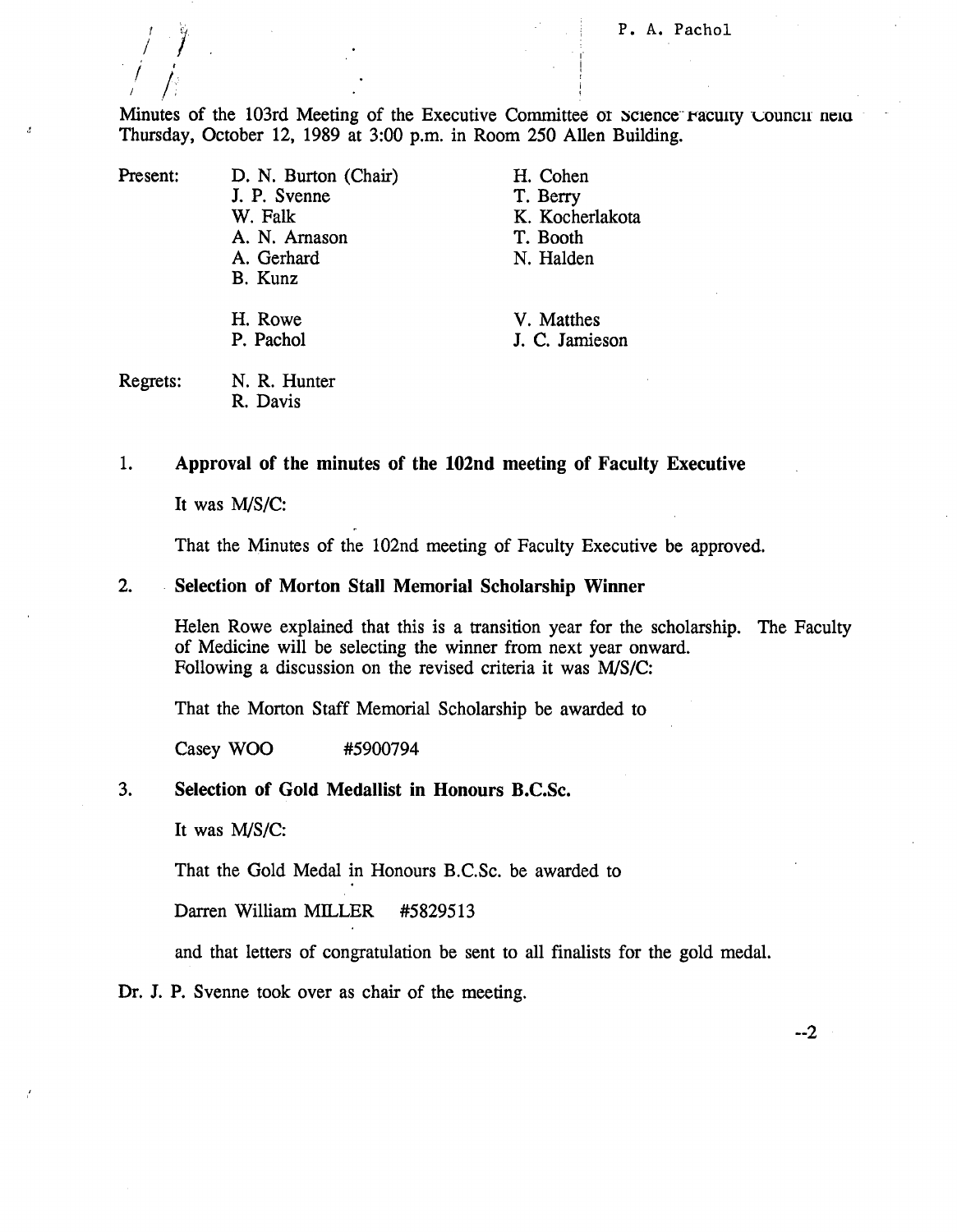#### 4. **Program and Course Change Proposals**

Dr. Burton took the committee through the program and course change proposals. On behalf of the Committee on Courses the following were *WS/C:* 

## **Department of Applied Mathematics--Course** Changes

The request for an addition of a one-hour lab in 6.144 was withdrawn by the Applied Mathematics Department.

**Introductory Biology--Course** Change

**Department of Botany--Course** Change

**Department of Chemistry--Course** and Program Changes Dr. Jamieson was on hand to provide background information on these changes. Genetics--Program Change **Department of Geological** Sciences--Course and Program Changes **Department of** Microbiology--Course and Program Changes **Department of** Physics--Course and Program Changes **Department of** Statistics--Course Change

### $5.$ **Special Student Status**

Dr. Burton reported that the current policy in Science permits students to take courses as a Special Student in one of two ways. It was proposed to add a third category.

Dr. Burton moved on behalf of the Committee on Student Standing that a third category be added.

3. Students may register for up to 6 credit hours of courses under the course classification of "special" at any time before their final year of their degree program. Such courses are extra to the student's degree and are included in the 30 credit hours of extra attempts permitted in the B.Sc. General degree or are extra to the B.Sc. Major or Honors degree. Courses listed as "special student" may not be changed to "regular student" status (and vice versa) following the official period for adding courses in the session of registration. Courses taken as "special" are included as part of that session's credit hour load.

The Committee on Student Standing will be asked to look at the wording of the third category and possibly combine it with the second category.

Dean Burton returned to the Chair.

--3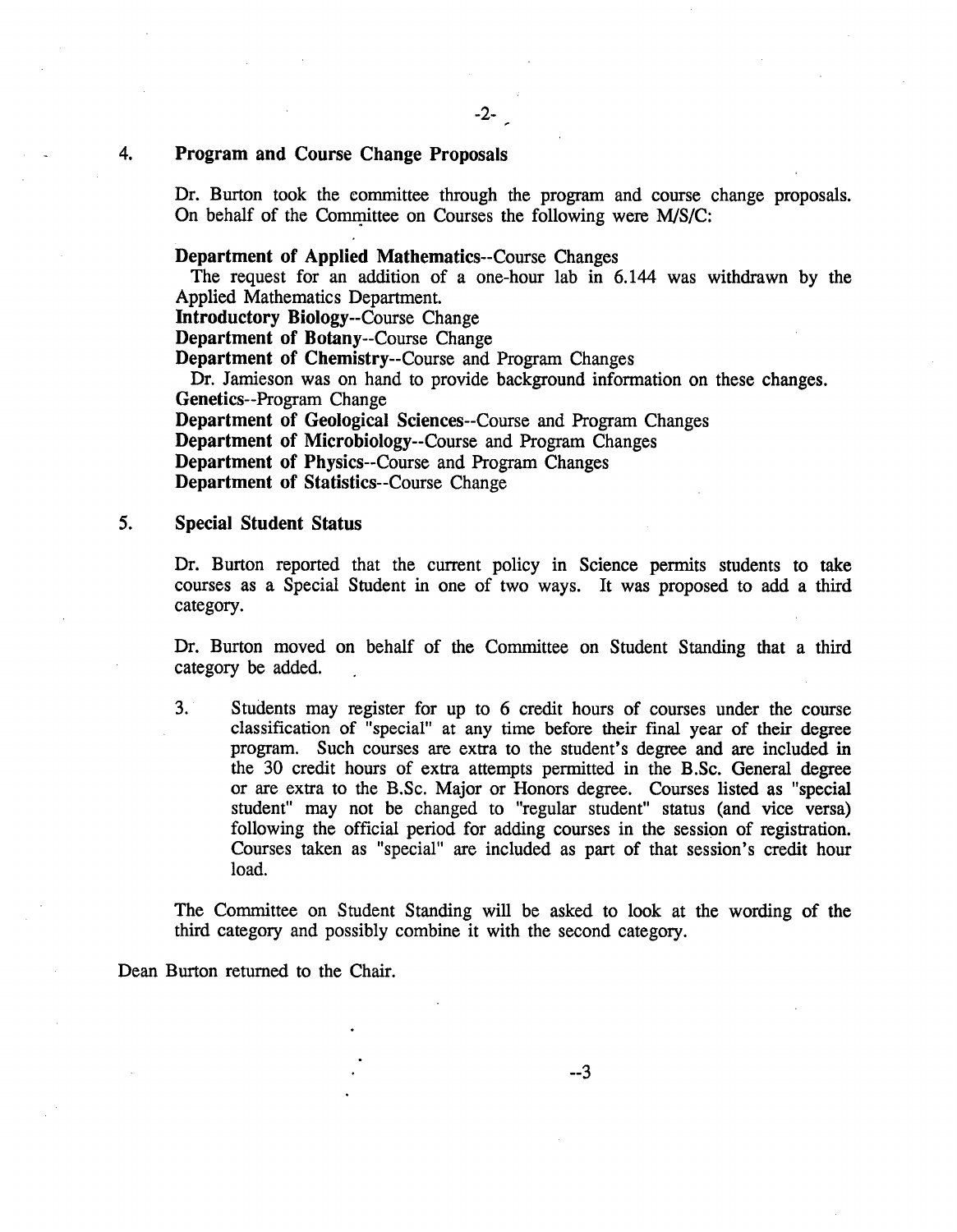#### 6. **Tenure Procedures**

Dr. Svenne mentioned that there is no formal tenure procedures' document and that one is required. He asked for guidance from the Executive on how to proceed. After discussion it was agreed to form an ad hoc committee of the Executive consisting of the following members:

J. P. Svenne (Chair)

N. Halden

A. Gerhard

An UMFA representative with expertise in tenure (as a resource person) Dean Cohen to add others as needed.

The tenure procedures' document should be considered at the Spring meeting of Faculty Council.

### 7. **Other Business**

Dean Burton reported on progress in preparing the Environmental Sciences program. There is a deadline of December 14 for submission to Senate. If this is to go forward Committee on Courses, Executive and Faculty Council would have to consider it prior to that date.

Dean Burton reported that there is nothing new happening with the B.Sc./B.Ed. program.

As there was no further business, meeting adjourned 5:00 p.m.